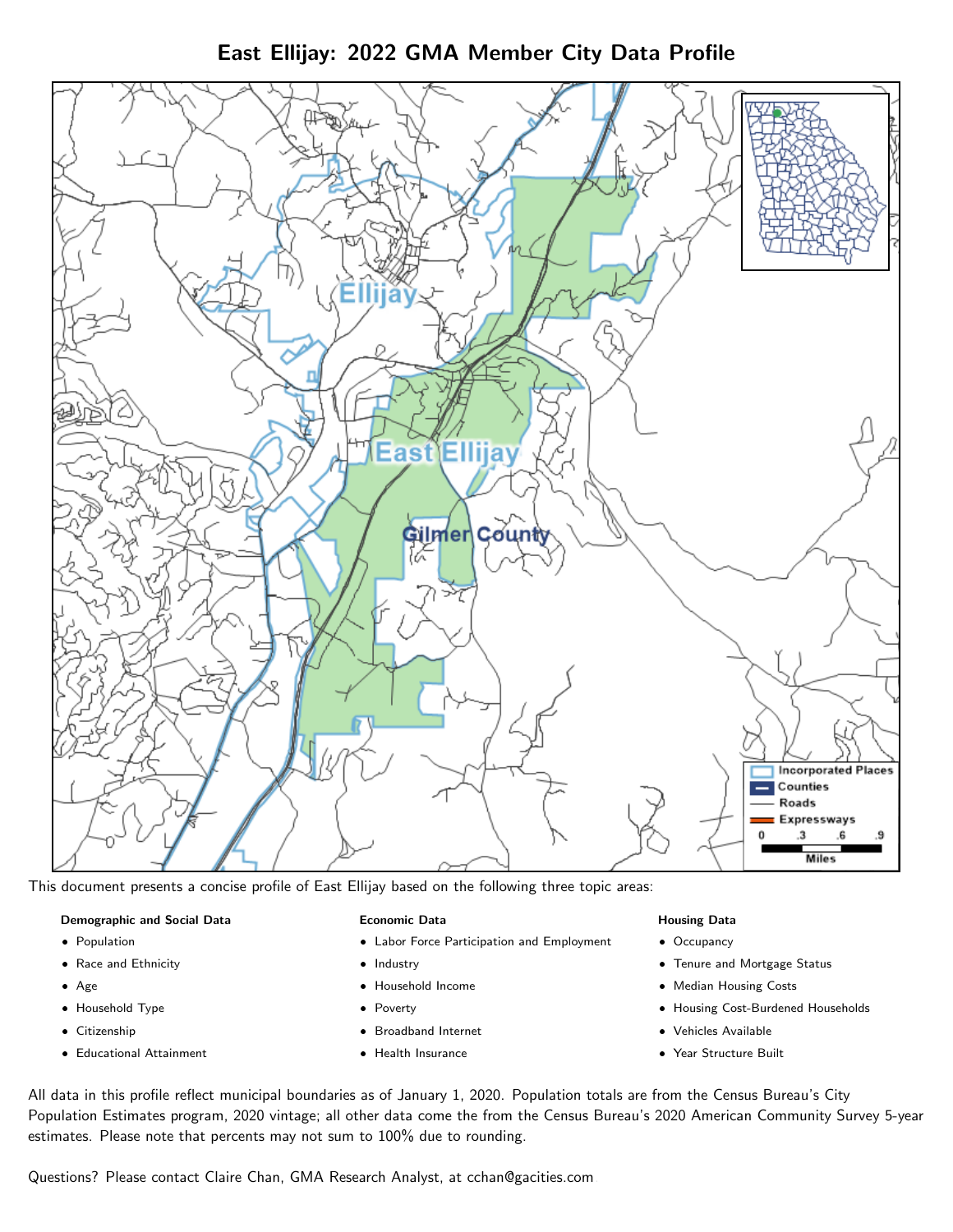# East Ellijay: Demographic and Social





**Citizenship** 

Age



Source: American Community Survey, 2020 5-year estimates, table B05002 Source: American Community Survey, 2020 5-year estimates, table B15002

# Race and Ethnicity



Source: U.S. Census Bureau, City Population Estimates, 2020 vintage Source: American Community Survey, 2020 5-year estimates, table B03002

# Household Type



Source: American Community Survey, 2020 5-year estimates, table B01001 Source: American Community Survey, 2020 5-year estimates, table B11001

# Educational Attainment



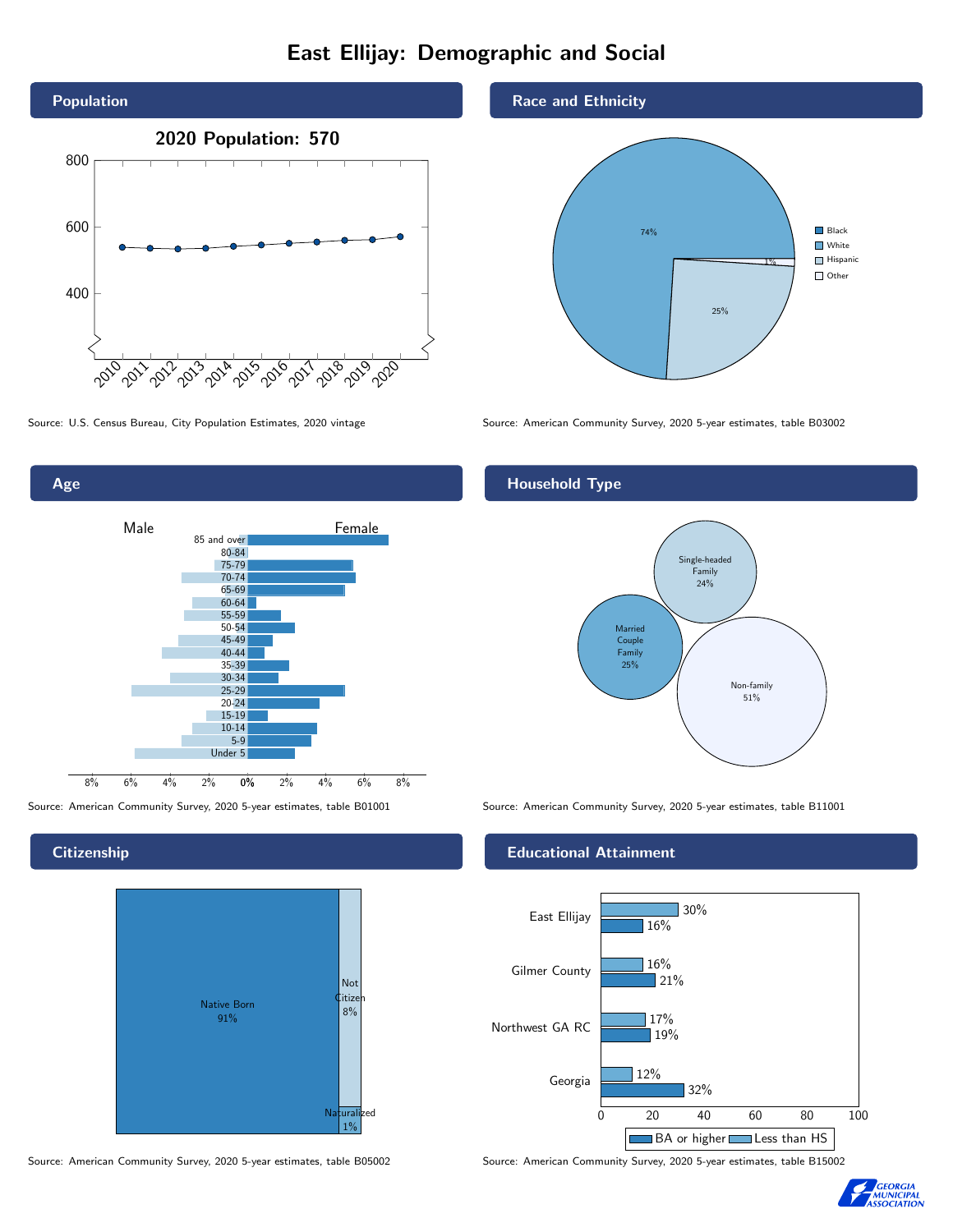# East Ellijay: Economic



Source: American Community Survey, 2020 5-year estimates, table B23001 Note: Unemployment rate is based upon the civilian labor force.

#### Industry

| Agriculture, forestry, fishing and hunting, and mining      | $0\%$ |
|-------------------------------------------------------------|-------|
| Construction                                                | 6%    |
| Manufacturing                                               | 27%   |
| <b>Wholesale Trade</b>                                      | 9%    |
| Retail Trade                                                | 10%   |
| Transportation and warehousing, and utilities               | $0\%$ |
| Information                                                 | $0\%$ |
| Finance and insurance, real estate, rental, leasing         | 6%    |
| Professional, scientific, mgt, administrative, waste mgt    | 5%    |
| Educational services, and health care and social assistance | 13%   |
| Arts, entertainment, recreation, accommodation, food        | 9%    |
| service                                                     |       |
| Other services, except public administration                | 5%    |
| Public administration                                       | 12%   |

Source: American Community Survey, 2020 5-year estimates, table C24030



Source: American Community Survey, 2020 5-year estimates, tables B19013 and B19025 Source: American Community Survey, 2020 5-year estimates, table B17010

Broadband Internet No 26% Yes 74%

#### Health Insurance





# Poverty



Source: American Community Survey, 2020 5-year estimates, table B28002 Source: American Community Survey, 2020 5-year estimates, table B18135